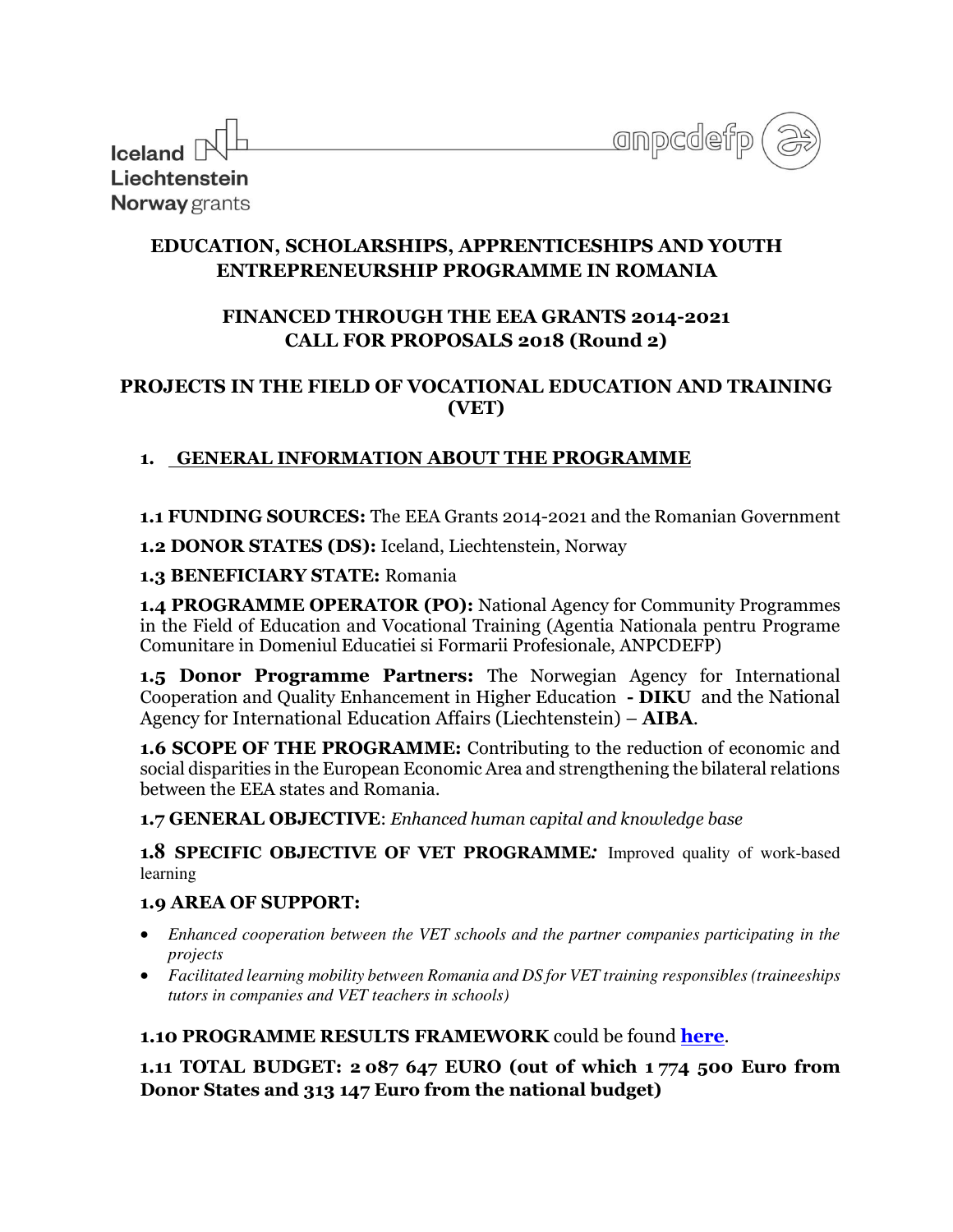### **2. PARTICULAR FEATURES OF THE CALL FOR PROPOSALS FOR PROJECTS IN THE FIELD OF VET**

#### **Please read this document in connection with the [Guideline for Applicants 2018](http://www.eea4edu.ro/en/guide_vet2018/)  [\(Round 2\),](http://www.eea4edu.ro/en/guide_vet2018/) which is an official part of this Call.**

### **2.1 BUDGET ALLOCATED TO THE CALL: 729 115 Euro**

The minimum allocated grant per project is 24 000 Euro and the maximum allocated grant is 35 000 Euro.

### **2.2 TYPES OF PROJECTS TO BE FUNDED:**

#### **Partnership cooperation and mobility projects in the VET field**

The main objective of the projects in the VET field is to improve the quality of work-based learning for VET students for a better matchmaking of students` skills to labour market demands by facilitating the exchange of experience between VET institutions and partner companies in Romania and similar institutions from Donor States (for more details, see **Guidelines for applicants 2018 (Round 2)**, published on [www.eea4edu.ro](http://www.eea4edu.ro/) ).

**Priorities:** In the selection process, the applications submitted by: VET schools situated in rural and/or disadvantaged areas, special VET schools for pupils with special needs and VET schools enrolling Roma students amounting to at least 10% of students enrolled will be considered as a priority and they will receive bonus points (10 points for each category). The priority points won't be awarded unless the minimum score was achieved by the project. For more details please read the **[Guidelines for applicants 2018 \(Round](http://www.eea4edu.ro/en/guide_vet2018/)  [2\).](http://www.eea4edu.ro/en/guide_vet2018/)** 

### **2.3 PROJECT RESULTS**

The projects submitted under this Call for Proposals should contribute to the achievement of the following direct results (outputs) and indirect results (outcomes):

| <b>Number</b>                  | <b>Programme results</b>                          | <b>Indicators</b>                                                                            |  |
|--------------------------------|---------------------------------------------------|----------------------------------------------------------------------------------------------|--|
| <b>Outcome 4</b><br><b>VET</b> | <b>Improved quality of work-based</b><br>learning | 90% of staff in VET schools<br>who declare better skills/<br>competencies                    |  |
|                                |                                                   | 90% of tutors in companies who<br>declare better skills/<br>competencies                     |  |
|                                |                                                   | 85% of participating students in<br>WBL, who declare acquiring<br>improved learning outcomes |  |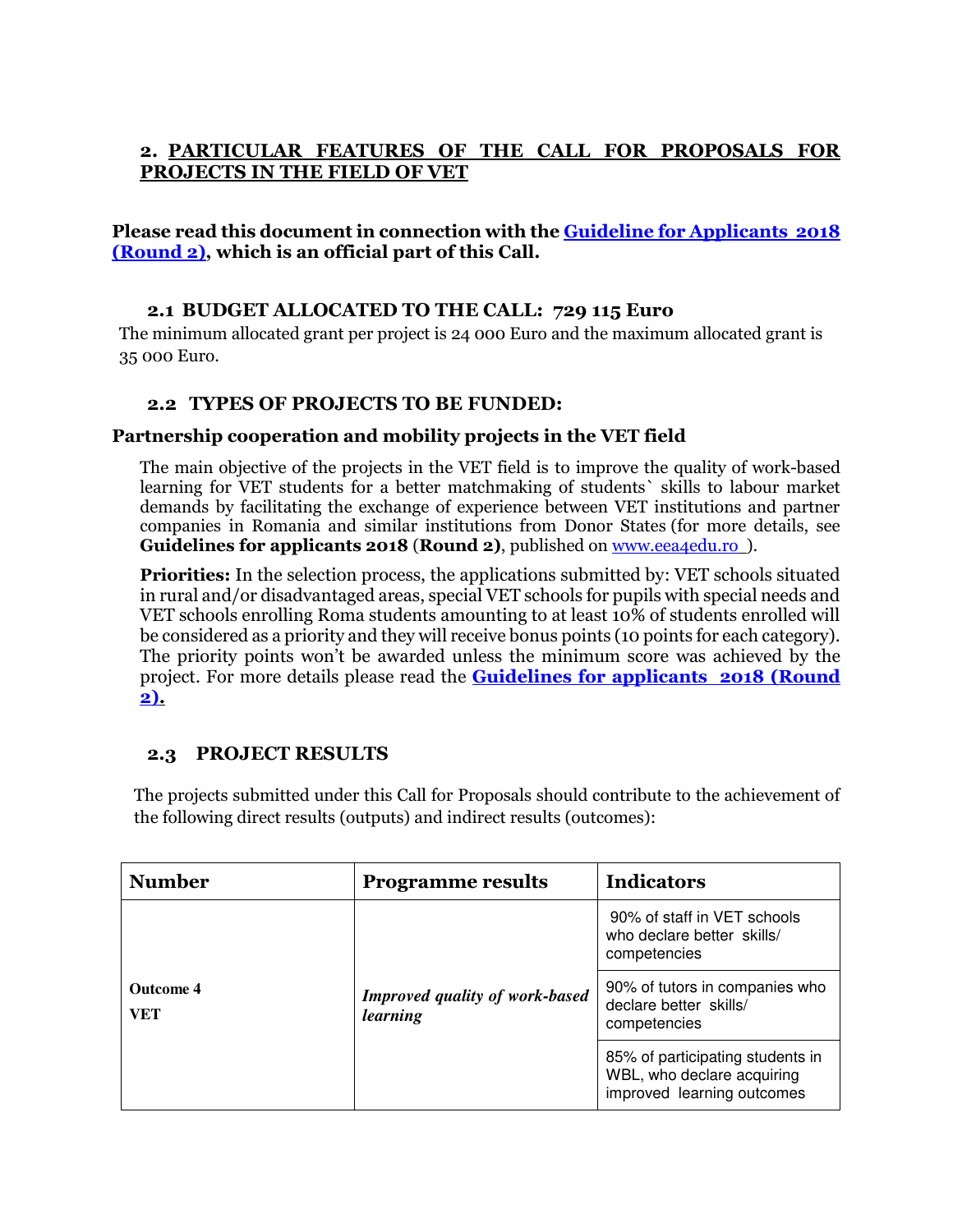| Output 4.1 | Enhanced cooperation between<br>the VET schools and the partner<br>companies participating in the<br>projects                                                      | 20 of Local school curricula re-<br>designed by the schools and the<br>companies to match the needs<br>of the local labor market |
|------------|--------------------------------------------------------------------------------------------------------------------------------------------------------------------|----------------------------------------------------------------------------------------------------------------------------------|
|            |                                                                                                                                                                    | 75 of partnerships concluded,<br>conformed with ECVET<br>requirements                                                            |
| Output 4.2 | <i>Facilitated learning mobility</i><br>between BS and DS for VET<br>training responsibles<br>(traineeships tutors in<br>companies and VET teachers in<br>schools) | 300 of VET training responsibles<br>and tutors in companies<br>benefitting from study visits                                     |
|            |                                                                                                                                                                    | 10 of supported schools<br>enrolling at least 10% Roma<br>students                                                               |

### **2.4 WHO COULD APPLY**

Applicants must be VET schools from Romania.

### **2.5 CO-FUNDING**

The grant will cover 100% of the eligible costs.

### **2.6 APPLICATION DOCUMENTS:**

### **2.6.1 The application form and annexes relevant for the project:**

| <b>Application Form</b> |                                                            | <b>Eligibility check</b>    |
|-------------------------|------------------------------------------------------------|-----------------------------|
| <b>VET</b> projects     | <b>Click to download the</b><br>application form (RO only) | <b>Click to</b><br>download |

## **Annexes of the applications (compulsory):**

a) Copies of the inter-institutional agreements (bilateral agreements) concluded with the partner companies for students` internships (practical stages).

b) [Declaration of honour](http://www.eea4edu.ro/doh_vet_2018_r2_ro/) of the legal representative of the applicant institution (this document will be printed, signed and then scanned and attached).

c) Copy of the letter of intent from Donor State host institution, confirming the availability for hosting the Study Visit.

d) [Table of detailed budget.](http://www.eea4edu.ro/budget_form_vet_r2_2018/)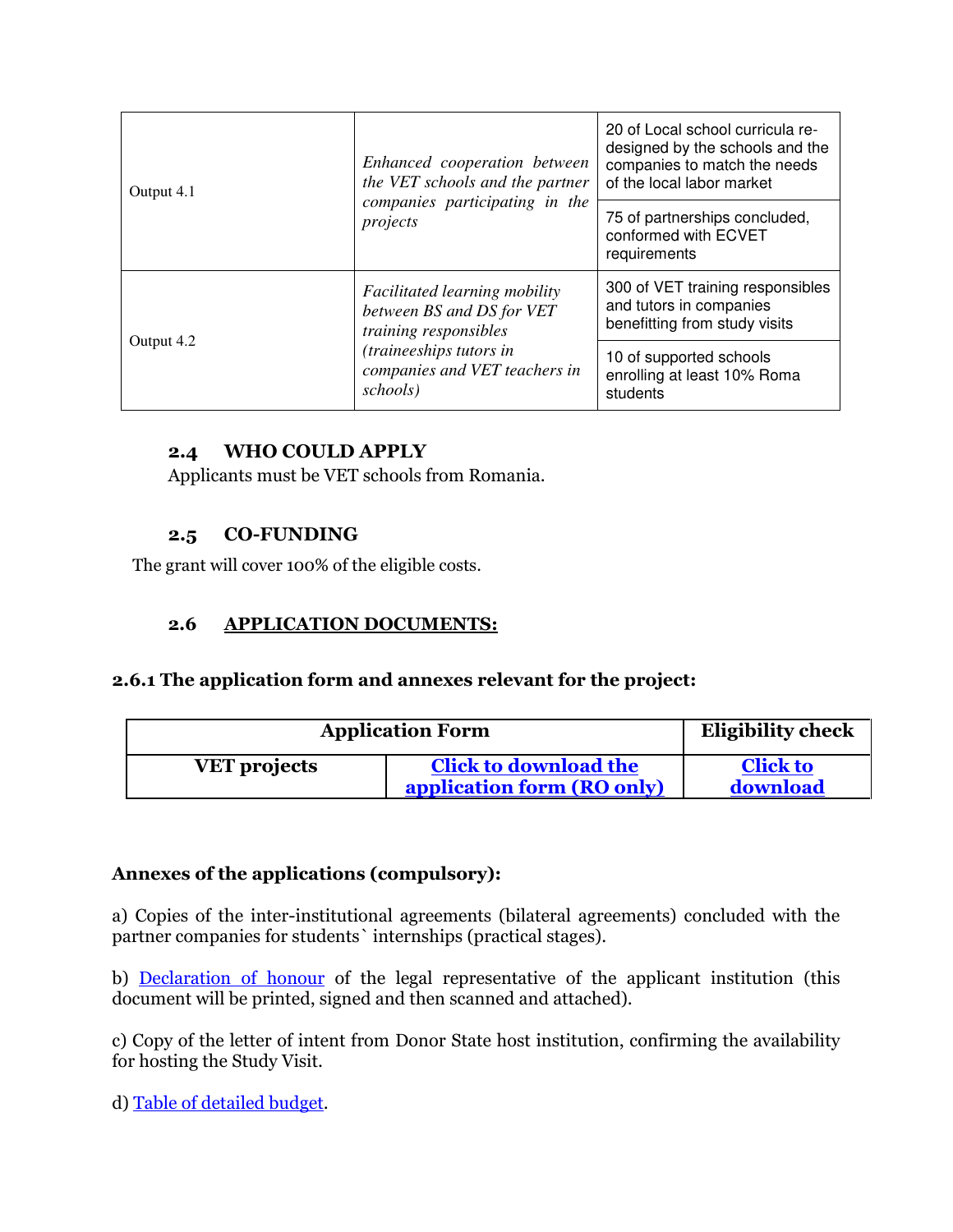If the applicant is a non-public institution, the documents mentioned in 2.6.2 and 2.6.3 must also be attached to the application form, besides the documents mentioned in 2.6.1.

**2.6.2 Only for Romanian non-public institutions:** copy of the registration in the Register of Commerce and the Ministry of Public Finances;

**2.6.3 Only for Romanian non-public institutions:** the fiscal certificate, proving the lack of unpaid debts to the State budget.

### **2.7 HOW TO APPLY?**

The completed application, in Romanian, has to be sent electronically to [proiecte\\_VET@eea4edu.ro](mailto:proiecte_VET@eea4edu.ro) All the compulsory annexes will be attached.

### **2.8 DEADLINE: 03.05.2019 at 13.00 hours (Romanian time)**

**Any application sent after the above-mentioned date will be declared ineligible.** 

#### **2.9 CONFIRMATION OF RECEIPT:**

After the online submission of application, the applicant will receive an automatic confirmation.

### **2.10 PUBLICATION OF SELECTION RESULTS :**

Results will be published on the website [www.eea4edu.ro,](http://www.eea4edu.ro/) no later than **01.07.2019** 

### **2.11 CONCERNING DOUBLE FUNDING:**

According to the principles of sound financial management, double funding is strictly forbidden.

Thus costs for the same activity cannot be covered from two different funding sources, with the exception of cases where complementarity can be clearly proven.

Funding for one and the same project cannot be granted more than once.

Also, if identical applications (in content) will be identified or if applications will contain paragraphs similar or identical to other applications (no matter if submitted under the same deadline or not and no matter if submitted by the same candidate or different candidates, for the EEA Grants 2014-2021 programme or for another programme managed by ANPCDEFP), these applications will be REJECTED.

In the case where double funding is discovered after the respective applications have already been approved and funded, the grant beneficiaries will have to return to ANPCDEFP all the amounts already received for the implementation of the project.